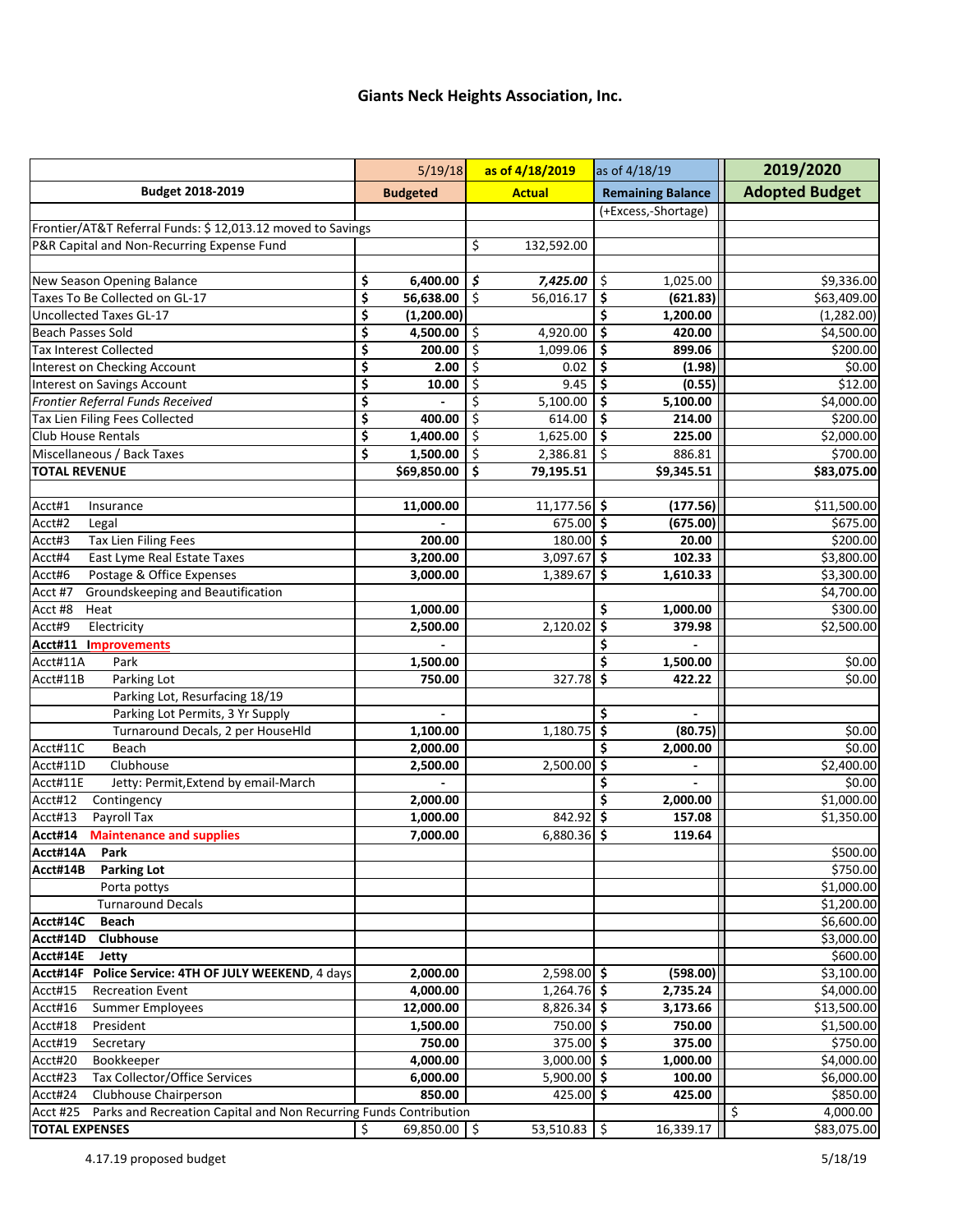## **Capital Improvement Fund Expenditures Approved:**

5/18/19

Bathroom Remodel **10,000.00** Grading of clubhouse, as needed

Г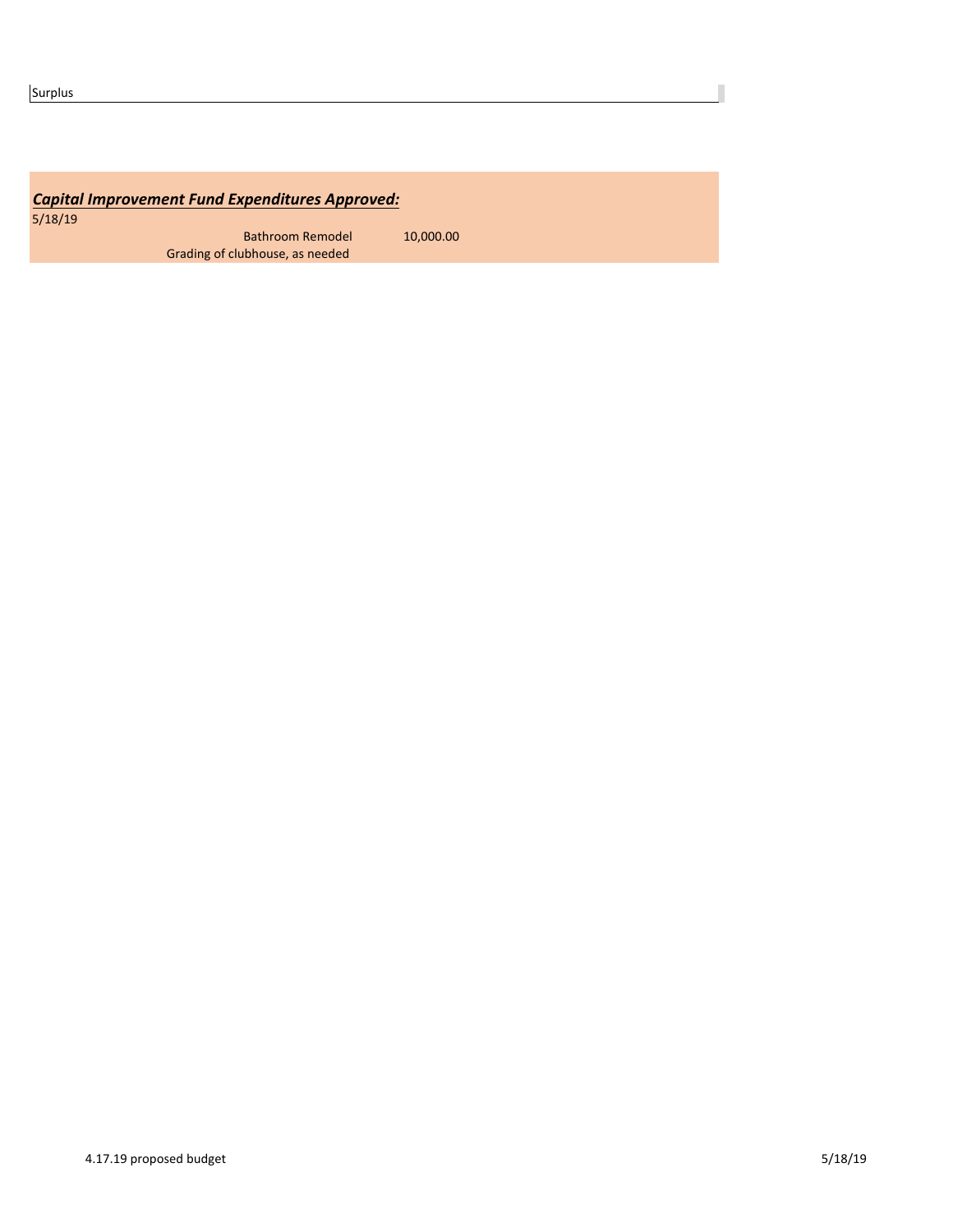increase notes

mil rate possibly 1.6

3-year web site fee added new line item to cover all 4 areas in past budgets

other than Capital Expenditures

grading at clubhouse for drainage

see notes on clubhouse, parking lot, beach, park line items Orkin for bees/benches painted t shirts, misc supplies \$135 per unit per event

cleaning twice a week by professionals. \$6,000- ( minor maintenance on sandman), misc supplies cleaning \$200 and winterizing \$800, rebuff and urethane floors \$100, repair sign, Waltham, maintain flagpole and add stenciled signs :no diving \$110/hr, 7hrs day/ 4 days coverage (4th of July)